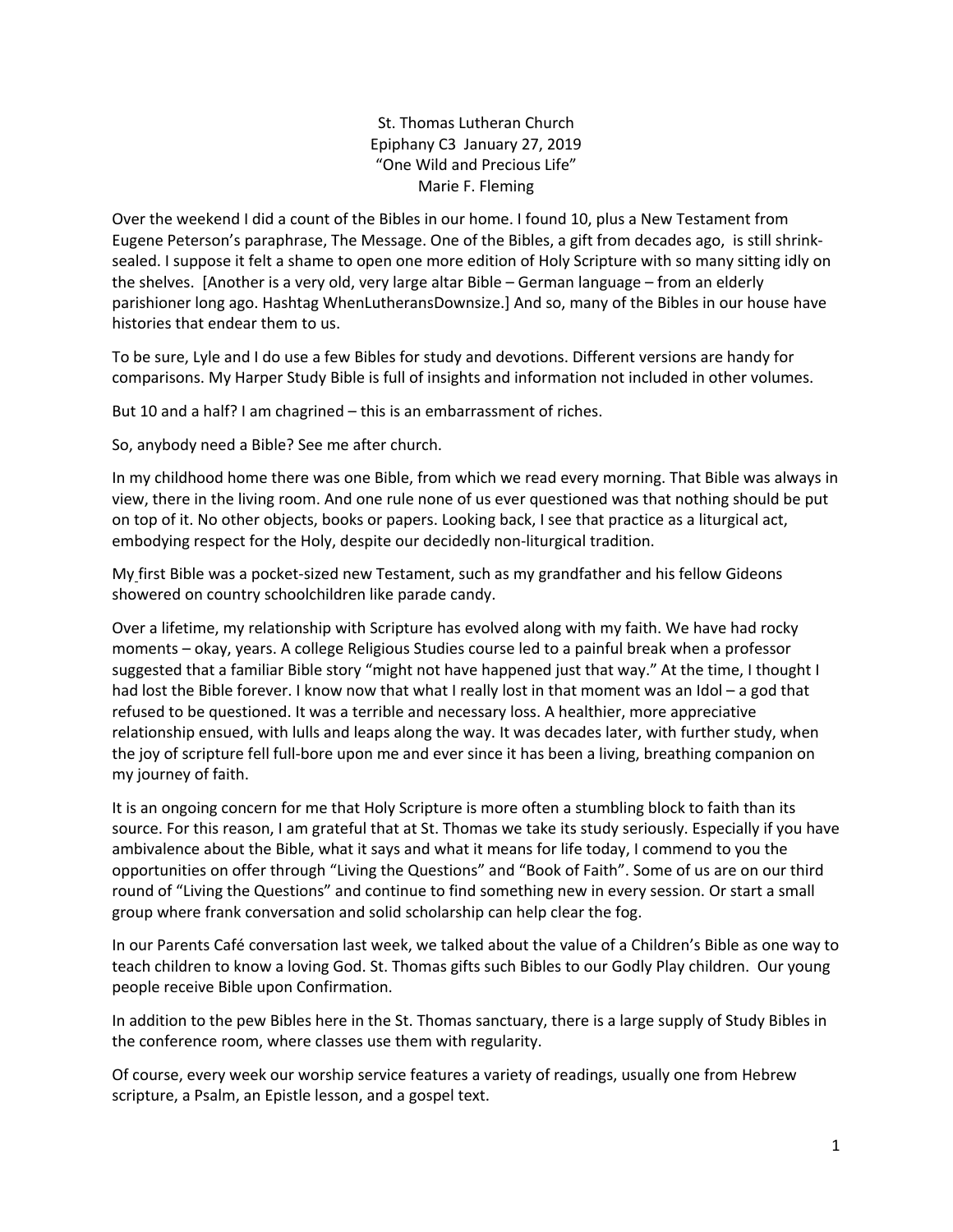Yes, unlike in days past, Holy Scripture is endlessly available to us. If you don't believe me, just get the app!

And so we come to today's lessons, two of which present powerful pictures of scripture reading, AND of scripture-hearing. Each at a time when the only way 97% of the people had access to Holy Scripture was when somebody else read it to them.

The Nehemiah text describes a community gathering on the occasion of the restoration of Jerusalem. In a public square, the people call for scripture to be read in an inaugural observance of the city's rebirth. We are told, significantly, that the reading will be for "Men and Women and all who can hear and understand". This must include the children. Such a situation is rare indeed. Seldom do we hear of the inclusion of women in a setting so similar to worship. Nor do we run across references, in such an adultcentered world, to a *child'*s capacity to hear and understand. But there it is. "And all the people were attentive to the book of law."

"…Note that the leadership decision is not to JUST TALK about Torah, but to empower the rest of the people by reading directly from the written text." [ Working Preacher https://www.workingpreacher.org/preaching.aspx?commentary\_id=3952 ]

Of this scene, Pastor Debie Thomas writes, "Something powerful and transformative happens when Ezra opens the book. What happens is not magic. Neither is it manipulation. What happens is that the people consent to listen to God's Word with their whole hearts, to receive what's read in a spirit of openness and vulnerability, and to express their comprehension in acts of celebration and sharing." https://www.journeywithjesus.net/essays/2060-when-he-opened-the-book

Our second scripture-reading scene comes from the Gospel of Luke with Jesus' first-ever sermon in his home town. Jesus has been making quite a name for himself. His return to the Nazareth synagogue is likely to have been much anticipated, probably with a bigger crowd than usual, to hear from a local-boymade-good.

There is a discernible good-news, bad-news, good-news aspect to Jesus' declaration. What is good news to the captive might not, after all, sound so good to the captor. Knowing that forgiveness abounds is a blessing to those who know their need, but rather off-putting to someone who doesn't. Good news for the poor may mean bad news for the non-poor. Indeed, the jubilee year of the Lord's favor sounds great if you need the redistribution of now alienated ancestral lands, but if you have amassed someone else's land --not so much.

So here's the trick: As with the crowd's hearing in Nehemiah's story, one has to be open enough to hear this news from Jesus' lips to your ears. You hear the Good News, recognize that maybe it isn't so good, for you, but stick with it until it is good again – because justice is more to be desired than self-interest.

With the death of the poet, Mary Oliver, in recent days, a resurgence of commentary, certainly lament, and quotes from her work is making its way through the contemporary grapevine. It has been a pleasure to review her legacy, along with her poetry, especially in view of the power of words that Holy Scripture represents.

Of her own word-smith'ing, Oliver said, "I did not think of language as the means to self-description. I thought of it as the door – a thousand opening doors – past myself. I thought of it as the means to notice, to contemplate, to praise, and thus, to come into power."

Not a bad description of scripture at its most compelling.